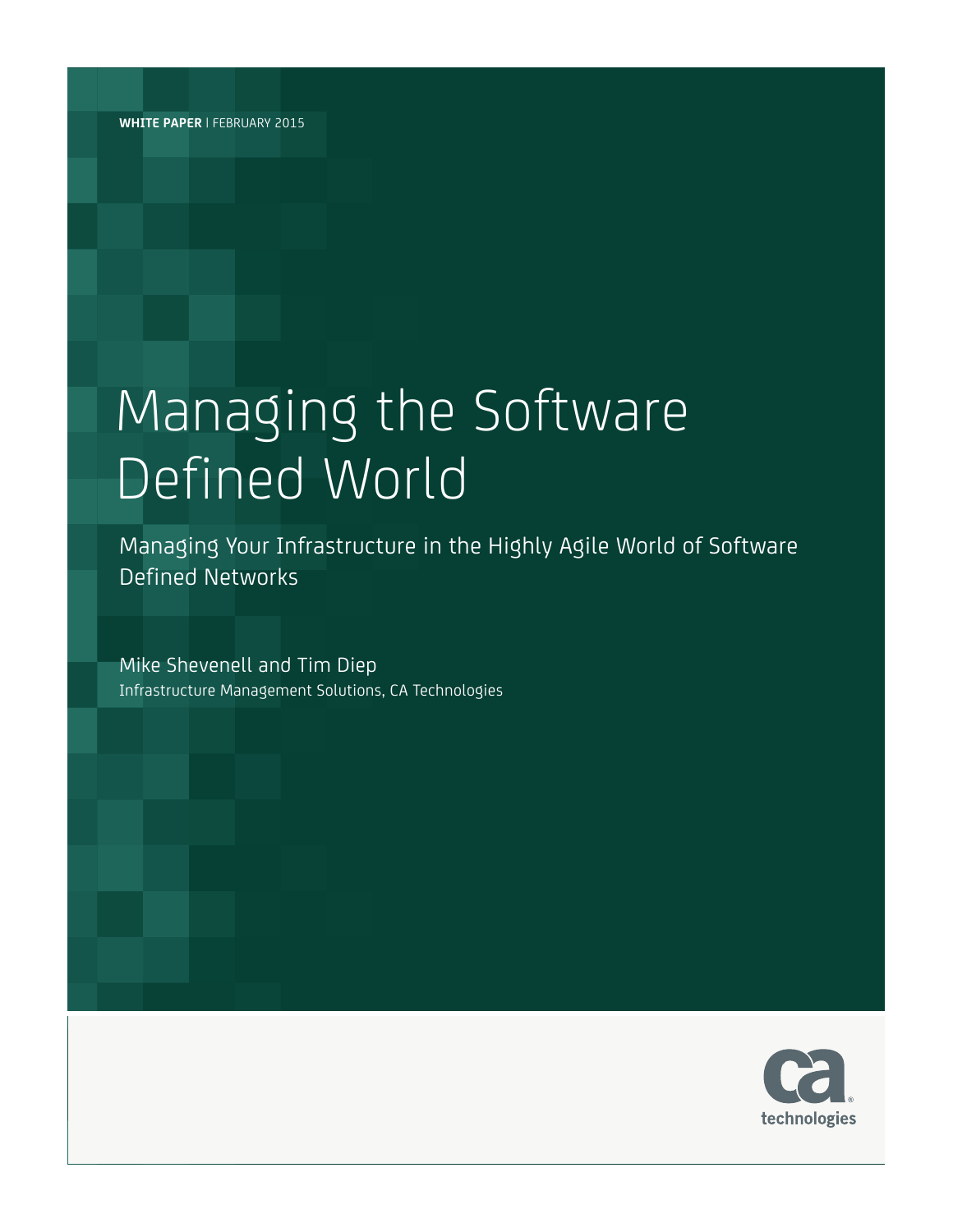# Table of Contents

| <b>Executive Summary</b>                            | 3  |
|-----------------------------------------------------|----|
| Section 1:                                          | 4  |
| Dynamic Infrastructures Challenge Existing IM Tools |    |
| <b>Section 2:</b>                                   | 7  |
| A New Paradigm for Managing Dynamic Networks        |    |
| <b>Section 3:</b>                                   | 11 |
| Management That Keeps Up With Your Network          |    |
| <b>Section 4:</b>                                   | 13 |
| Conclusions                                         |    |
| <b>Section 5:</b>                                   | 13 |
| About the Authors                                   |    |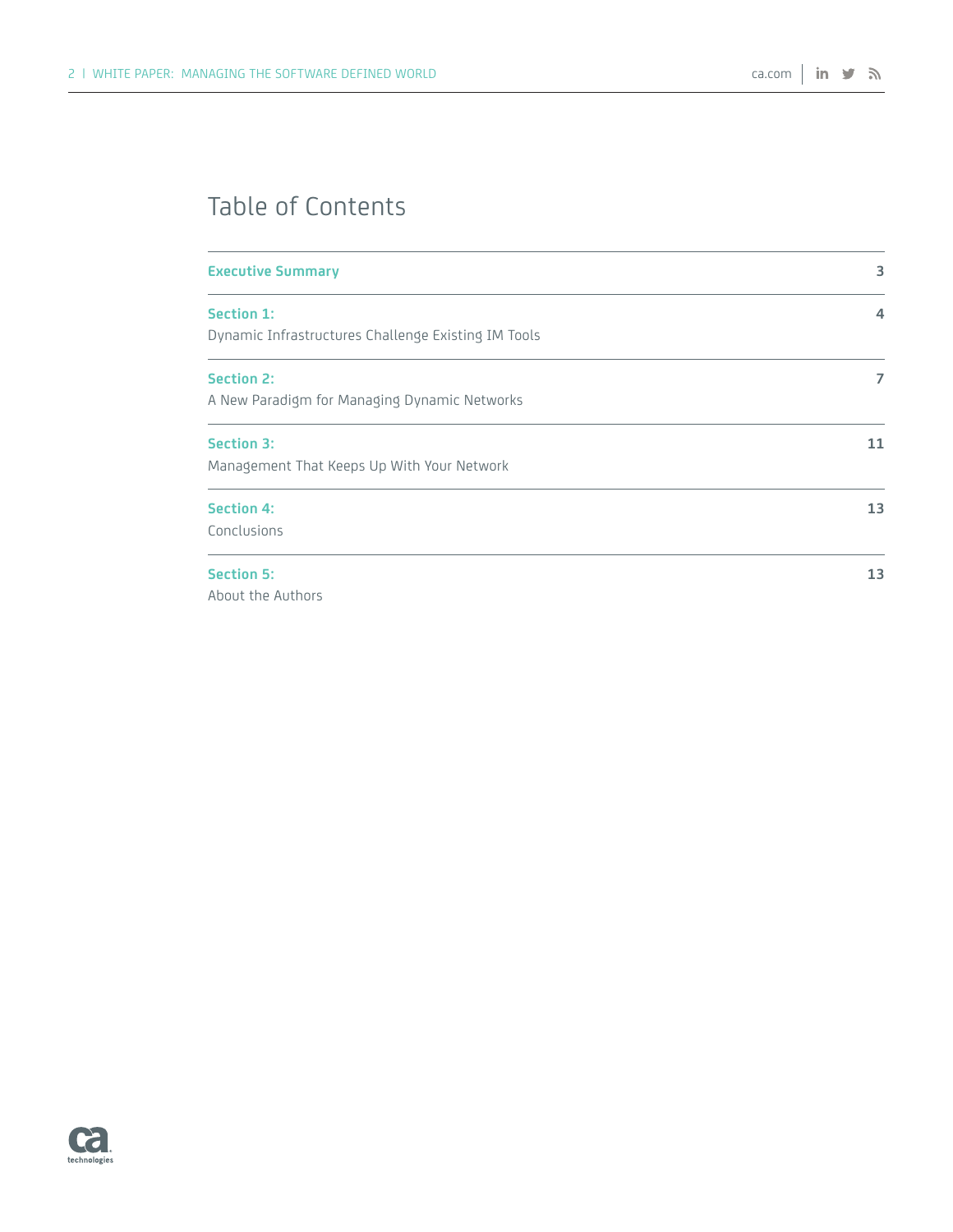# Executive Summary

# **Challenge**

In today's application-driven business, IT can operate at a competitive speed only if services, applications, systems and networks become more agile. Virtualization and the cloud have decreased the speed of application and system deployments to minutes and seconds. Software Defined Networking (SDN) and Network Function Virtualization (NFV) bring agility to the network domain but will stretch network processes. Legacy management solutions, which rely heavily on manual processes, will not be adequate in next-generation networks.

# **Opportunity**

IT management software must seize the opportunity to completely redefine infrastructure management to make it as agile as SDN/NFV-based networks. This situation demands infrastructure management solutions that not only keep up, but stay ahead of the highly dynamic environment. Current opportunities to couple provisioning and the monitoring as well as the analytical and notification aspects of management provide the possibility for great network stability and service delivery—even in the face of dynamic changes.

# Benefits

Next-generation infrastructure management tools will be as agile as the software-defined world. The tools will have the ability to keep up with the pace of frequent infrastructure changes. These new tools will redefine the role that management plays in business operations. This new role will assure network service where the management systems not only report but also help prevent problems by capturing a clearer and more current view on the state of networked resources.

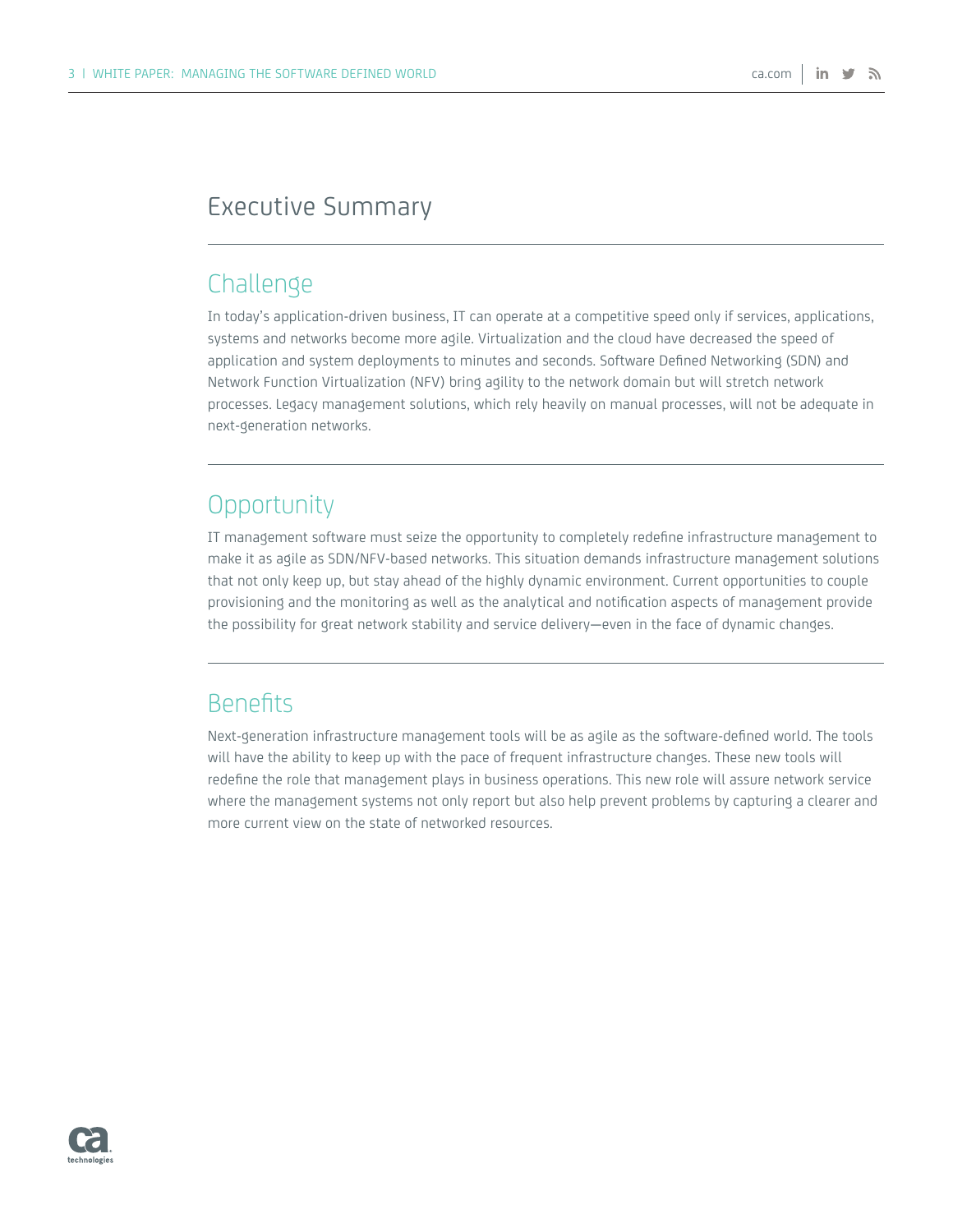#### **Section 1:**

# Dynamic Infrastructures Challenge Existing IM Tools

Highly dynamic environments composed of SDN-enabled components present numerous challenges to current tools. The frequency, scope and scale of configuration changes enabled by SDN exceed anything the network industry has seen to this point. Additionally, NFV-based components add to the challenge by permitting ephemeral network components to go into and out of existence dynamically—based on rapidly changing business and user requirements.

The current state of SDN and NFV is not unlike server and compute virtualization several years ago. Server technology broke new ground with virtualization, enabling dynamic and automated resource allocation in line with the business demand, thereby improving resource utilization and contributing directly to the bottom line with an improved return on investment (ROI). At this point, server virtualization is a relatively mature technology and is widely used in modern IT infrastructures and business strategies.

Until recently, the networks supporting these dynamic servers remained relatively static in configuration. Complex network devices created vendor-specific proprietary silos and added to network complexity, inflexibility and management challenges. However, in the last several years, network virtualization efforts have gained momentum as an extension to the virtualization of computing resources. VPNs, virtual switches (VS) and distributed switches (DS) try to enable networking for the virtual machine, optimization of resources and centralized management. At the same time, SDN has emerged as a new network paradigm, transforming networks by abstracting the physical network devices from the programmable software solutions. Separation of forwarding and control capabilities with SDN is designed to enable network flow that is indifferent to the vendor-specific physical devices and proprietary protocols. One of the prime benefits of this separation and centralization of the control plane is to enable a more global view of the network. This approach permits more intelligent traffic management policies to be developed.

#### The Challenges of Managing Agility

IT agility is necessary to drive success in today's application economy. New applications and business services, and the new infrastructure to support them are now deployed at an incredibly rapid rate, and with increased customization. Until recently, it was not possible to satisfy rapidly changing network requirements, and to change them again. Requirements change, as they are driven by an ever-changing business landscape. Traditional networks services were offered with the goals of predictability, reliability and stability. These goals are more important than ever and will be more difficult to retain in the new agile SDN/NFV environment.

However, increased agility has its challenges, as Rajesh Rajamani of Spirent aptly stated at a recent SDN conference: "Agility without predictability is just chaos."1

Indeed, the potential for chaos is overwhelming because legacy tools were not designed to keep up with the dynamic nature of SDN/NFV networks. The current business climate requires all the benefits of agile SDN and NFV environments without losing all the attributes of predictability, reliability and stability that we strived for in the currently pervasive, static network paradigm.

Additionally, great network agility can render conventional monitoring tools ineffective.<sup>2</sup> With SDN/NFV, the network devices and services that current-generation IM tools are monitoring can quickly change underneath them. This leads to the problem of "stale state" in the management and monitoring systems.

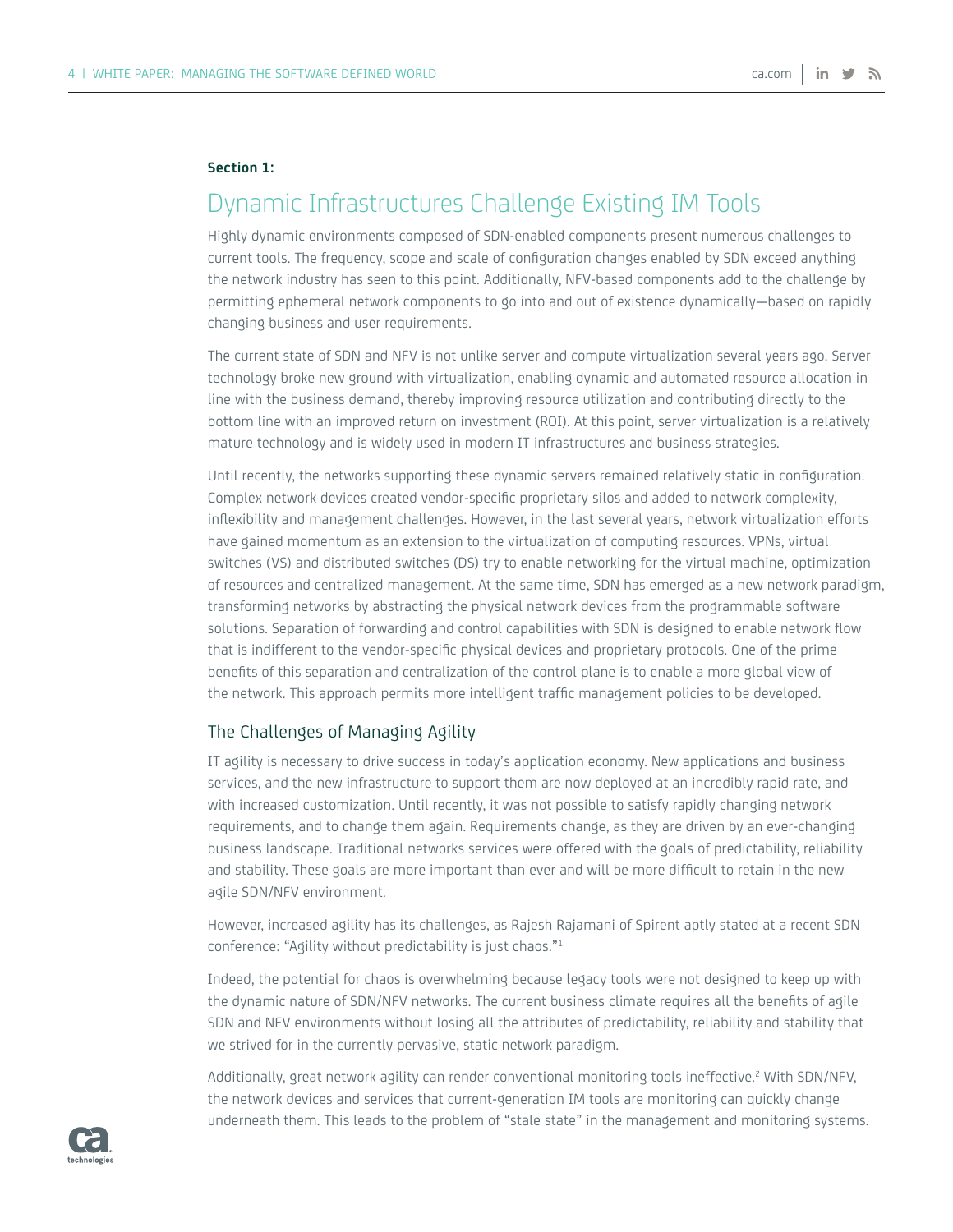One example is the monitoring of an interface that has a specific utilization threshold set. If a major service is added to, or removed from, this interface, utilization could dramatically change, which leads to an unnecessary event or alarm. A worse problem might involve a newly provisioned service that is not yet monitored by monitoring tools because the tools are not aware of the new service.

## The Challenges of Managing Diversity

While the transition to the highly agile SDN/NFV environments is progressing rapidly, industry leaders expect the coexistence period with legacy technologies to last a decade or more.<sup>3</sup> During this transition, infrastructure management solutions must offer the ability to manage the following matrix of possibilities in multi-vendor deployments:

- SDN/NFV and traditionally provisioned devices and services<sup>4</sup>
- SNMP and non-SNMP manageable network devices
- Physical and virtual assets (switches, firewalls, network function servers, etc.)

Consequently, infrastructure management solutions must manage all legacy equipment and services seamlessly with the emerging agile environments for the foreseeable future.

The relative immaturity of SDN/NFV products makes managing these environments more difficult. Standards are emerging slowly, and there are a wide range of vendor proprietary tools and Application Programming Interfaces (APIs). The brisk pace of mergers and acquisitions continues as vendors of major network software and equipment position themselves in this vigorous market.

One wild card in the discussion is the very strong position of open-source software options in the market. One leader in this effort is the OpenDaylight Project (ODL), a Linux Foundation collaborative project. With the number of open source options growing quickly, the development community has almost too many choices.

There are a wide array of choices, approaches, APIs, vendors and offerings. Everyone is claiming some aspect of software-defined "something"; the acronym "SDx" referring to networks, data centers, security, etc. is increasingly common. Consequently, one of the biggest challenges of embracing this emerging technology is knowing where to start.

## The Challenges of Limited Visibility

Today's monitoring and management tools lack the visibility into software defined network and network function virtualization environments that network operations teams require. These blind spots are caused by:

- Fragmented controller market (numerous vendors and open-source software)
- Competing proprietary control approaches (OpenFlow, Cisco onePK, Path Computation Element Protocol and others)
- Controllers are often isolated to specific network segments or areas (optical, core, edge or access) with little visibility for end-to-end operations<sup>5</sup>
- Controllers are isolated to newer SDN enabled components, and have little awareness of legacy devices

Consequently, these blind-spot conditions lead to a patchwork of domains or segments with limited visibility.

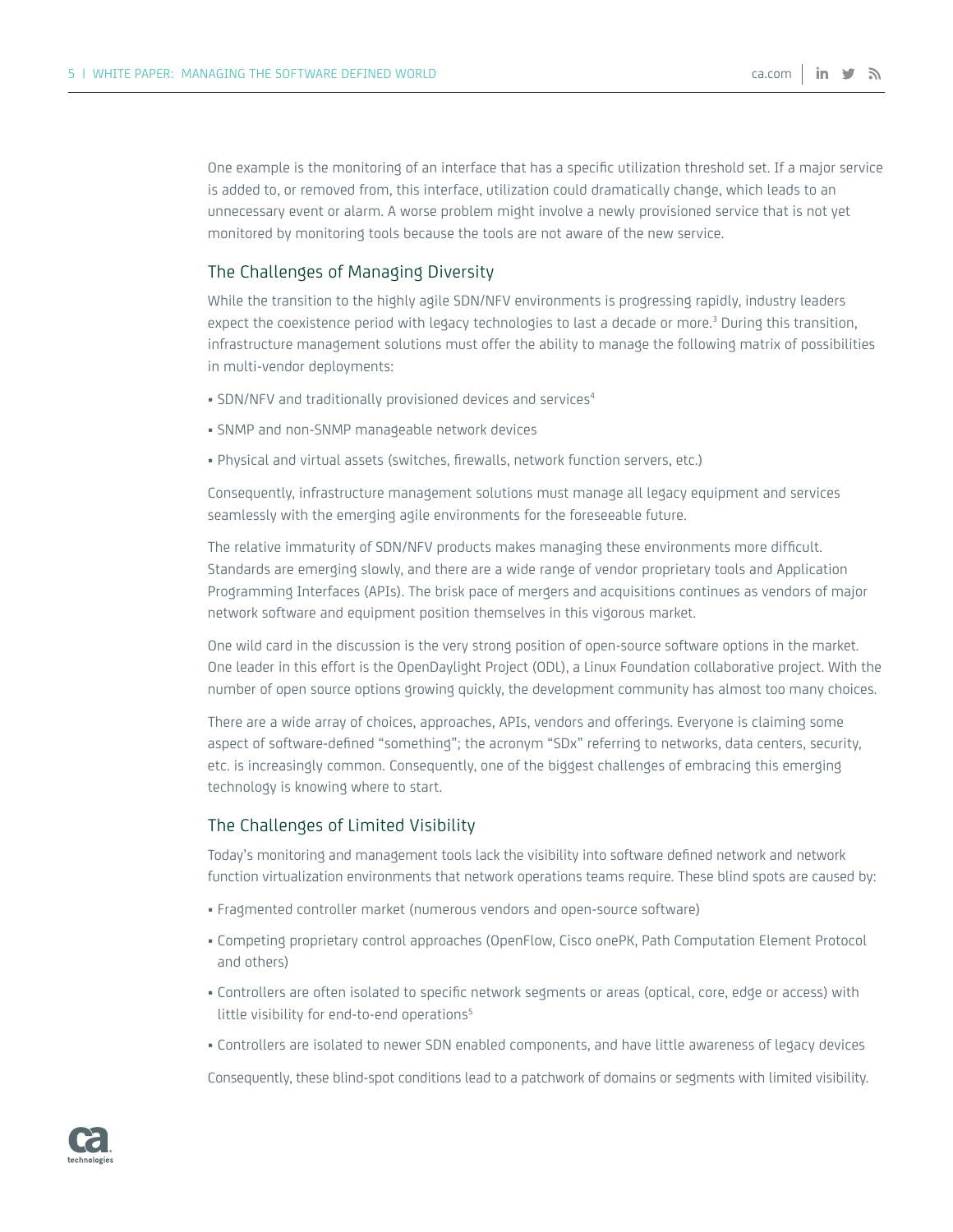## The Challenges of Scale in Next-Generation Networks

In addition to the dynamic network landscape, network scale is increasing rapidly. One element of the application economy is an exponential growth in users interacting with organizations via mobile access and applications. web-scale computing is no longer confined to the major consumer websites such as Google, Amazon and eBay, but affects nearly all organizations that interact with customers via mobile devices. The Internet of Things (IoT) will increase the number of manageable objects by an order of magnitude in the near future. Networks of the future (powered by SDN/NFV) will be expected to handle unprecedented amounts of data in real time from an enormous variety of sources. These data sources will include all of the traditional IT devices, as well as health sensors, home and traffic automation, and municipal resource monitoring, just to name a few. The requirements of web-scale computing and IoT will become "Agility at Scale."

# The Challenges of Using SNMP in SDN Networks

The dominant network monitoring approach today is through the Simple Network Management Protocol (SNMP). While network management tools have utilized SNMP for more than 20 years, emerging environments driven by SDN and NFV present significant challenges to continued use of SNMP for management. Device complexity and the associated Management Information Bases (MIBs) have grown dramatically. For some time, industry observers have been concerned about the future of SNMP, some predicting its decline and even its demise.<sup>6</sup> This sentiment is due to the inefficiency of extracting large volumes of data via SNMP, which can lead to performance problems for both the device and the management system. The dynamic nature of SDN/NFV exacerbates this situation because of the amount and frequency of configuration change expected in the more virtualized and dynamic network environment.

Several years ago, it became "best practice" to perform a network discovery operation once a week. This was typically a resource intensive operation for both the network management system and the monitored devices. Consequently, discoveries were run infrequently to limit impact on network resources and services. In some environments, discovery cycles have been increased to once a day due to more frequent network configuration changes. SDN and NFV create a need for much more frequent updates on network discovery and configuration. Executing discovery as often as once an hour could become inadequate, if that is even possible or advisable.

In addition to the basic discovery operations, an integral part of SNMP is its polling paradigm. Using the current approach, network performance attributes are queried periodically—typically every 5 to 15 minutes. This represents an unacceptably long delay for many circumstances and use cases. Increasing the poll rate to one—minute intervals can improve the "responsiveness" of management and monitoring, but it comes at a high cost of increased resource utilization for both the device and the management solution. Another impact on resources can be real-time SNMP notifications. Notifications (traps) afforded in SNMP are utilized to provide near real-time indications, but they can cause network resource issues due to the high volume of what can be low-level events. Imagine a major network topology change: this could result in thousands of traps flooding the management system in a very short period.

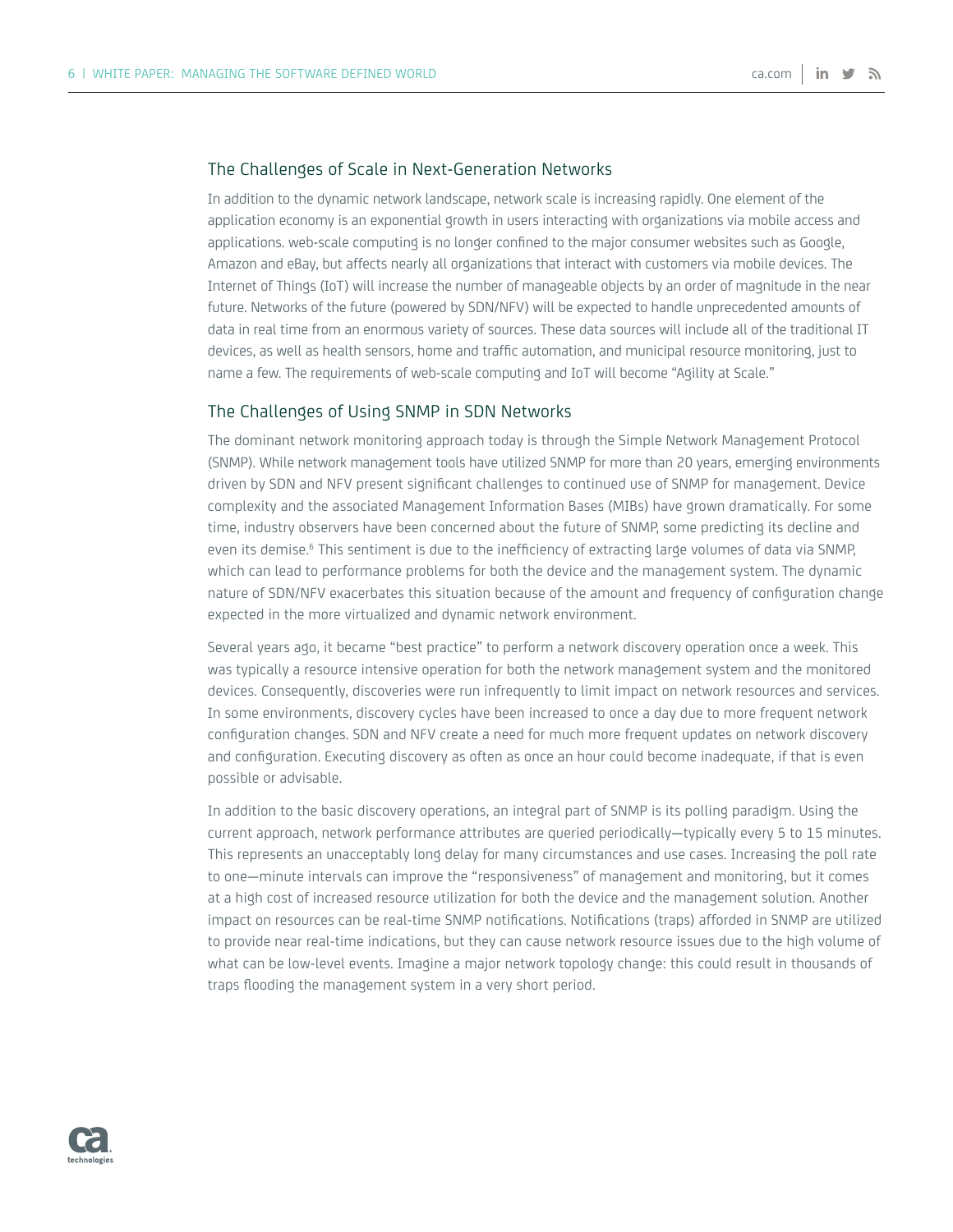#### **Section 2:**

# A New Paradigm for Managing Dynamic Networks

It is no longer adequate for operations teams to reactively monitor networks; monitoring must be current, near real-time and proactive. One expert in the field commented that, "SDN makes Network Management a first class citizen."<sup>6</sup> Indeed, things have changed because so much in the network is changing.

The new vision for infrastructure management is defined by the following required attributes:

- Tightly coupled to network operations, orchestration and provisioning
- Agility as dynamic as the network it manages
- Real-time response to configuration changes

Historically, infrastructure management was responsible for managing hardware-centric, relatively static networks. This has changed dramatically in the software-defined world. Networks have to be as agile as the services they power; "service velocity" is now the ultimate Key Performance Indicator (KPI). In evolving infrastructures, "service velocity" describes the speed with which services can be configured, deployed, modified and retired.

Figure A depicts the contrast between the management models of legacy environments and emerging SDN-based environments. Many legacy OSS tools (Operational Support Systems, as shown on the left) separate control and state (orchestration/provisioning and monitoring).



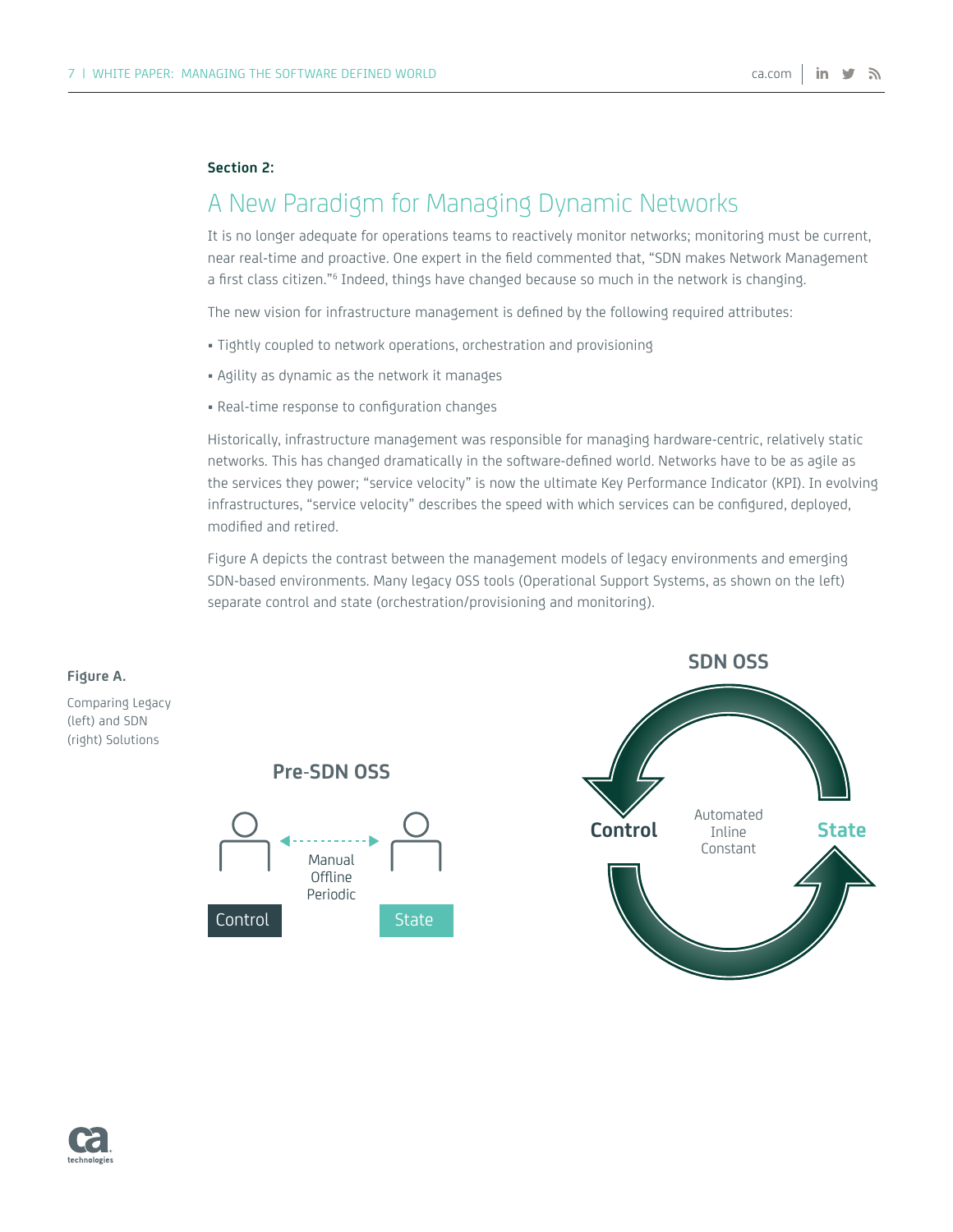Legacy management is often performed in silos by disparate tools and teams. The coupling between tools and teams is weak, and often requires manual interactions and processes to achieve cooperation. These complex and frequently manual interactions are the source of errors and decreased efficiency. Conversely, modern, flexible networks based on SDN and NFV (shown on the right) require tight coupling (between orchestration and monitoring) and closed-loop control to achieve their promised benefits at scale.

Figure B illustrates how the complexity and static nature of traditional networks created a management environment of silos based on manual configuration.

## **Today's Infrastructure Management**

The complexity and static nature of traditional networks created a silo infrastructure management environment based on manual consumption.



In agile, software defined networks, the interaction between control and state must have the following qualities:

- Automated: Not requiring manual intervention or processes
- Instantaneous: Not relying on delayed communications
- Continuous: Not based on batched or polled operations

Active infrastructure management solutions for the next generation bring the additional capabilities of:

- Mapping and correlating virtual-to-physical domains
- Correlating network policies based on service changes
- Authorizing change requests using network intelligence on capacity and state

## Architecture for Agility

Provisioning and monitoring have often existed as separate entities within network tools, operational and engineering teams. To meet the needs of SDN/NFV, provisioning and monitoring must come together in a unified architecture to manage today's software defined, agile networks. Tight coupling between network control (provisioning/configuration) and state (monitoring) will provide the visibility for assuring the required service levels.

**Figure B.**

Today's Networks Requiring Manual Processes

An example of this type of architecture is shown in Figure C.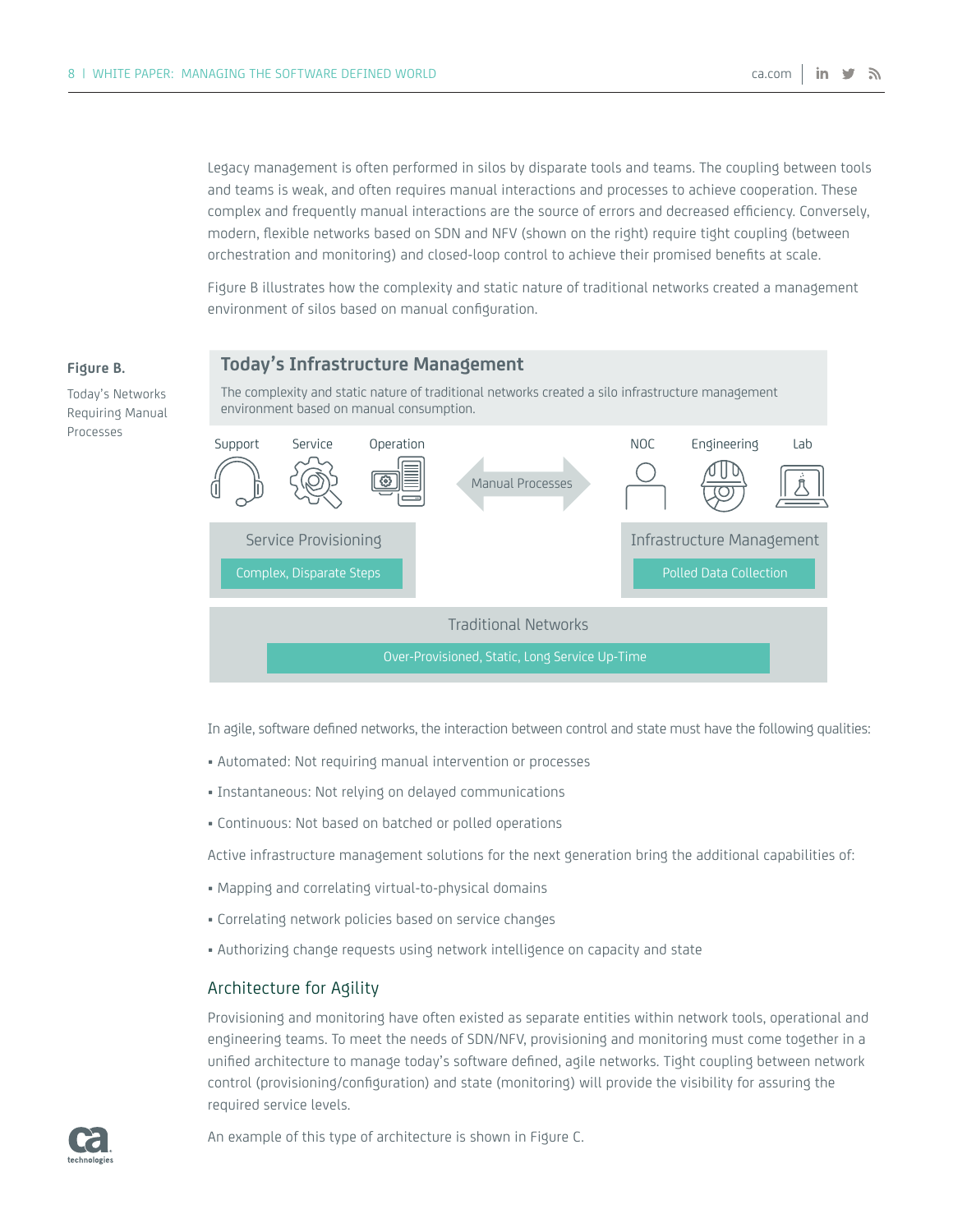#### **Figure C.**

Infrastructure Management Architecture Showing Closed Loop Control



Figure C shows a tight, closed-loop control approach with continuous feedback, which operates bi-directionally. The feedback is:

- From provisioning to monitoring—communication of control changes
- From monitoring to provisioning—communication of state and state changes (fault and performance)

The provisioning/orchestration entities provide real-time communications of configuration changes to the network monitoring system, and enable a solution to today's problem of stale state information. Without this modification, today's monitoring systems have little or no way to know the network underneath them has changed so dramatically.

## Open Architecture for Flexibility

Although early adopters in the communication service provider, cloud service provider and financial services industries are deploying SDN and NFV in production networks, these deployments have not converged around a single SDN controller or deployment architecture. Additionally, the SDN controller market is relatively immature, and significant developments are frequent. Consequently, the infrastructure management architecture must recognize this fact and adapt easily to various solutions and architectures. Figure D shows an architecture that provides management for many of the top SDN controllers, and the ability to adapt to new ones.

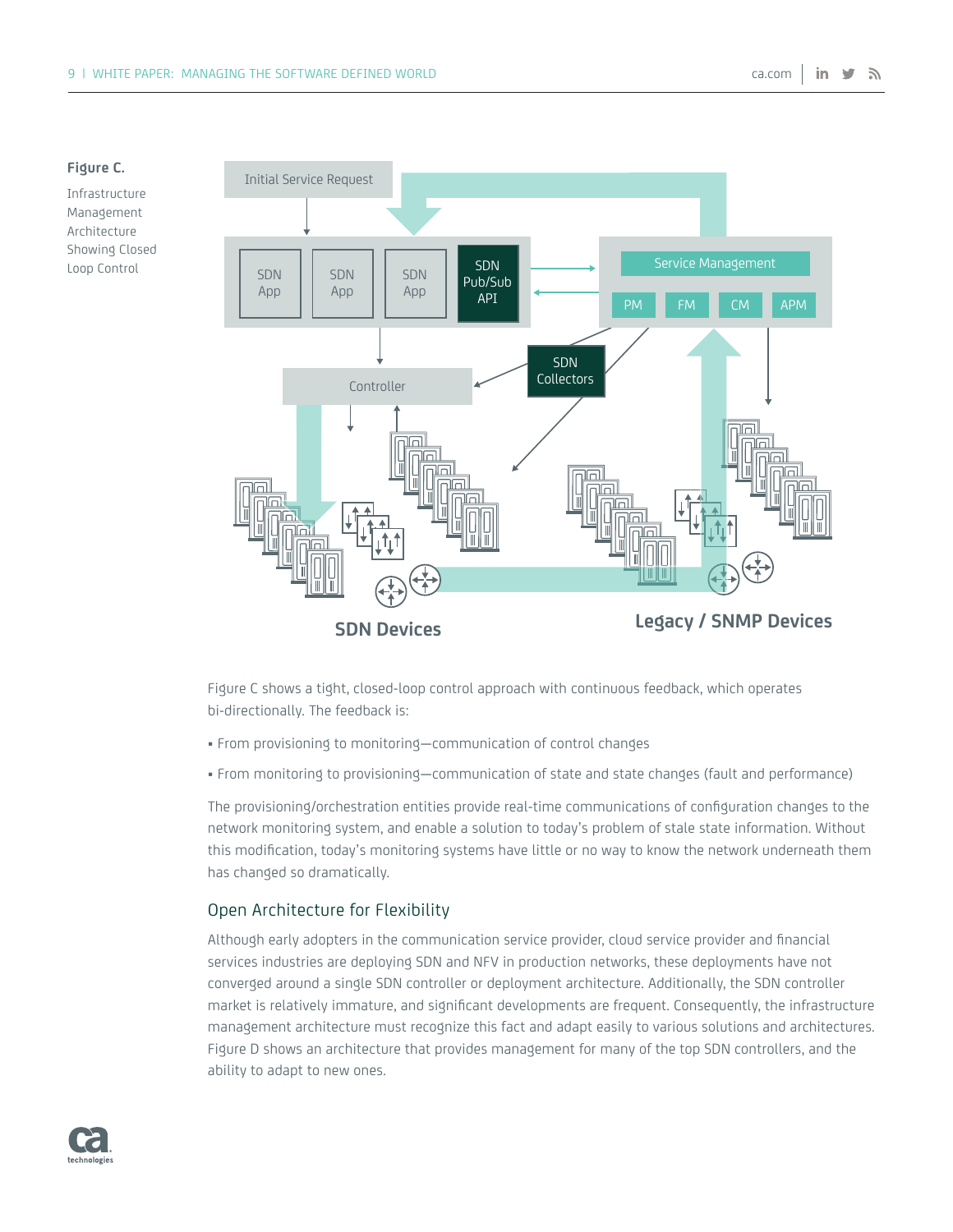

The modular approach presented here creates an abstraction between the communications and services of multiple controllers and the applications responsible for managing these resources.

# Architecture for Application Visibility – Application Performance Management

In addition to managing the resources orchestrated by SDN (like devices and NFV instances), it is essential to manage the complex ecosystem of applications that provide this orchestration. This ecosystem includes both SDN controllers and the numerous applications and interconnects that form this system. These foundational applications include name resolution, path computation, QoS guaranteed calculations and security verification. These applications are instrumental in providing the commonly known services, such as firewalls, load balancers, WAN accelerators, deep packet inspection solutions, etc.

Service chaining of NFV-based functions presents a new and compelling use case for Application Performance Management (APM). APM is used to manage the applications (elements of the service chain), as well as the interconnections between applications. This is used to ensure end-to-end system throughput and to identify any bottlenecks in performance along the entire service chain. Traditionally, service chains were made up of interconnected physical (purpose-built) appliances (firewalls, intrusion detection systems, load balancers, etc.). As service providers and large enterprises adopt NFV-based services, these may now be instrumented for APM. This combination of NFV and APM provides greater insight and visibility into the overall application ecosystem than ever before.

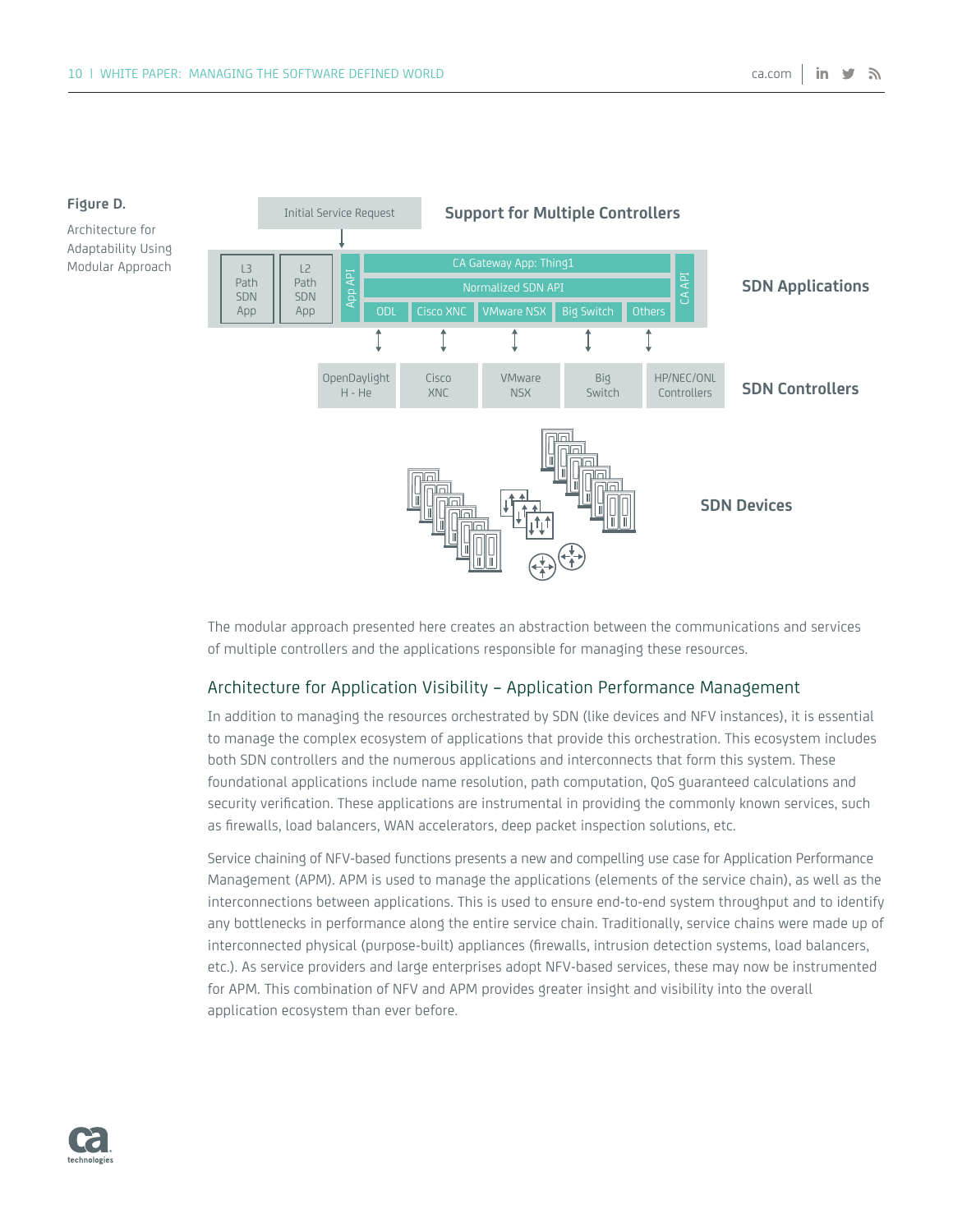## The Role of the Open-Source Software in SDN/NFV

One may draw a parallel between today's SDN open source environment and the Linux open source movement of the late 1990s. There is a lot of activity and an array of choices. The scope and capabilities of SDN open-source software tools is significant, and portends to become a de facto standard in many segments.7 One participant at the 2014 Open Daylight Summit noted:

"You can't keep the same standards process in place once you become more software based." 8 Guru Parulkar of Stanford University and Open Networking Lab

While the number of open source options continues to grow, the OpenDaylight (ODL) Project has emerged as a clear leader. Although many of the major IT equipment vendors and players are members, there are very few service providers currently enrolled. One possible challenger to the dominance of ODL is the Open Networking Laboratory (ON.LAB), which is attracting more service provider members.

The rapidly expanding open source movement creates challenges for infrastructure management because it must keep up with the frequently changing management and monitoring landscape. Continuously evolving immature interfaces complicate matters further. Multiple approaches and emerging technologies from multiple vendors require a new breed of management tools that can evolve and adapt along with the resources they monitor.

## **Section 3:**

# Management That Keeps Up With Your Network

The new generation of SDN/NFV networks require a new generation of infrastructure management solutions to deliver the value in the software-defined world. Components of next generation infrastructure management solutions include:

- Tight coupling of monitoring to orchestration, provisioning and configuration changes
- Support for multi-vendor, multi-technology, multi-state deployments
- Co-existence of SDN/NFV and legacy technologies for the foreseeable future

# Tight Coupling of Monitoring with Orchestration, Provisioning and Configuration Changes

To achieve the high quality of service that business requires, organizations need to monitor the appropriate infrastructure components at the appropriate time. Tight coupling of monitoring with orchestration, provisioning and configuration changes can reduce the typical delays between monitoring and control. This coupling will become a critical requirement as components and services provisioning becomes more dynamic. The reduction of latency between orchestration, provisioning and change with monitoring to near zero will help ensure continuous service quality from the moment the service is activated to its retirement.

## Support for Multi-Vendor, Multi-Technology and Multi-State Deployments

SDN is a rapidly maturing technology, which attracts significant interest in both service provider and large data center environments. While many organizations may have a dominant network equipment vendor in certain network segments, there is a wide variety of equipment when considering end-to-end operations.

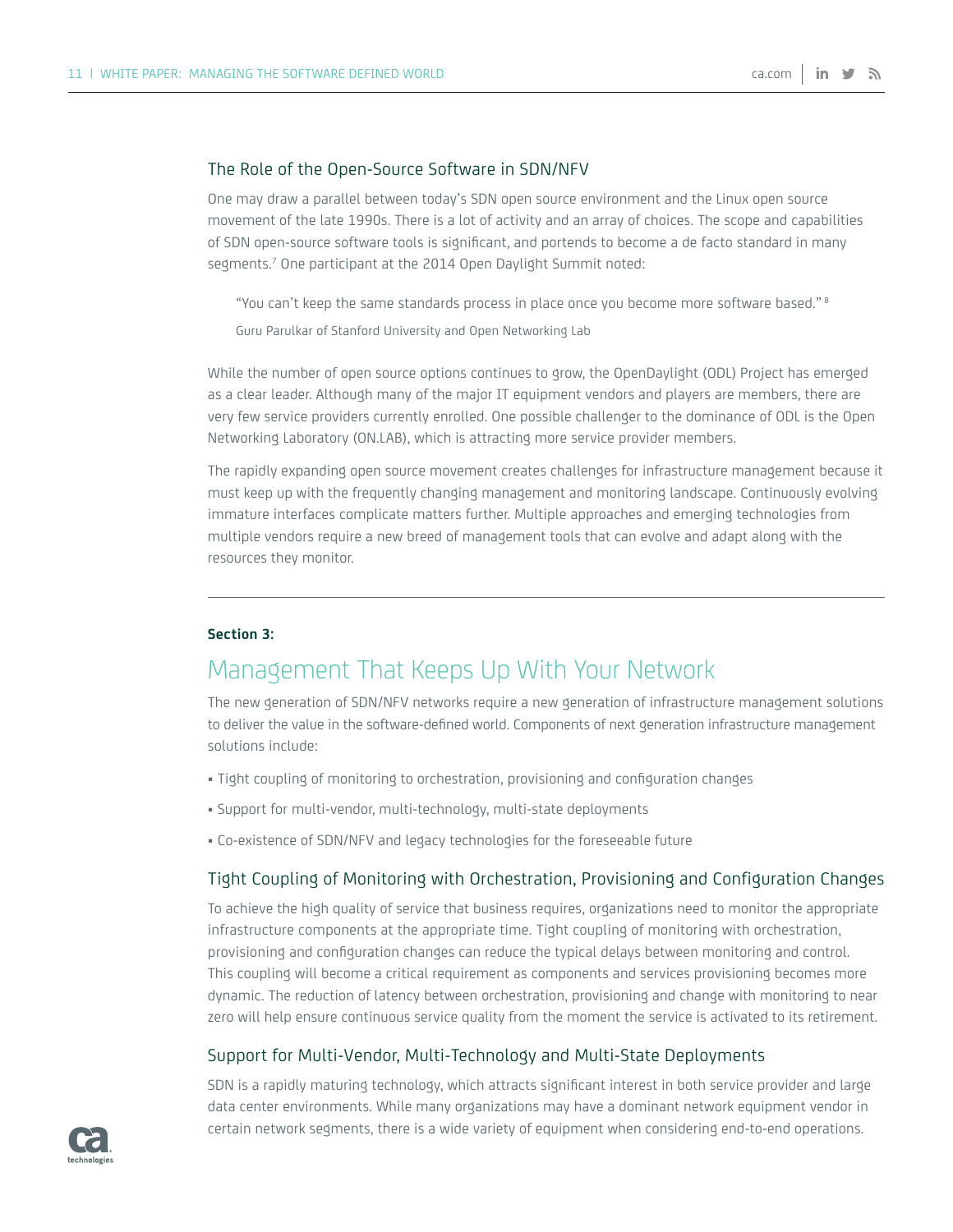These environments are:

- **Multi-vendor**: Cisco, Juniper, VMware, Alcatel-Lucent, Huawei, HP, Dell, Brocade, Intel, Extreme Networks, etc.
- **Multi-technology**: routed, L2 switched, optical, MPLS, MPLS LSP, VxLAN, NvGRE, STT, etc.
- **Multi-state**: physical, virtual and hybrid versions of these technologies

Infrastructure management solutions to support dynamic, multi-faceted environments must be designed to adapt, adjust and advance with the changing ecosystem. In a word, the solutions must be agile.

# Coexistence of the Future with the Present

While the transition to the highly agile SDN/NFV environments is progressing rapidly, experts expect a coexistence period with legacy technologies to last a decade or more. During this transition, infrastructure management solutions must be able to manage both legacy (traditional) and SDN/NFV-based networks simultaneously and seamlessly. Network-based services will typically traverse both legacy and agile, software defined entities as well as physical and virtual components. Infrastructure management solutions must provide an end-to-end view of the composite network environment.

## Enabling the Future

The new role for infrastructure management goes beyond the monitoring of systems in response to changes. The role now includes acting as a trusted advisor when planning and deciding how and where to deploy new services. This new role will encompass:

- Providing information on the co-existence of SDN and non-SDN networks
- Providing analytics on most/least used resources and services
- Providing recommendations on optimal paths or resources for new services
- Preventing over-provisioned resources that lead to network or service failures
- Acting as a "source of truth" for Application Layer Traffic Optimization (ALTO) servers

The first of these new tasks provides a capability that does not exist elsewhere. Typically, an SDN controller will have knowledge about the SDN-capable systems and services it controls, but will have little or no knowledge outside of that domain. In addition, as many environments deploy a separate SDN controller for each network domain (optical, core, edge or access), they have no end-to-end visibility<sup>4</sup>. This is provided by next-generation infrastructure management systems.

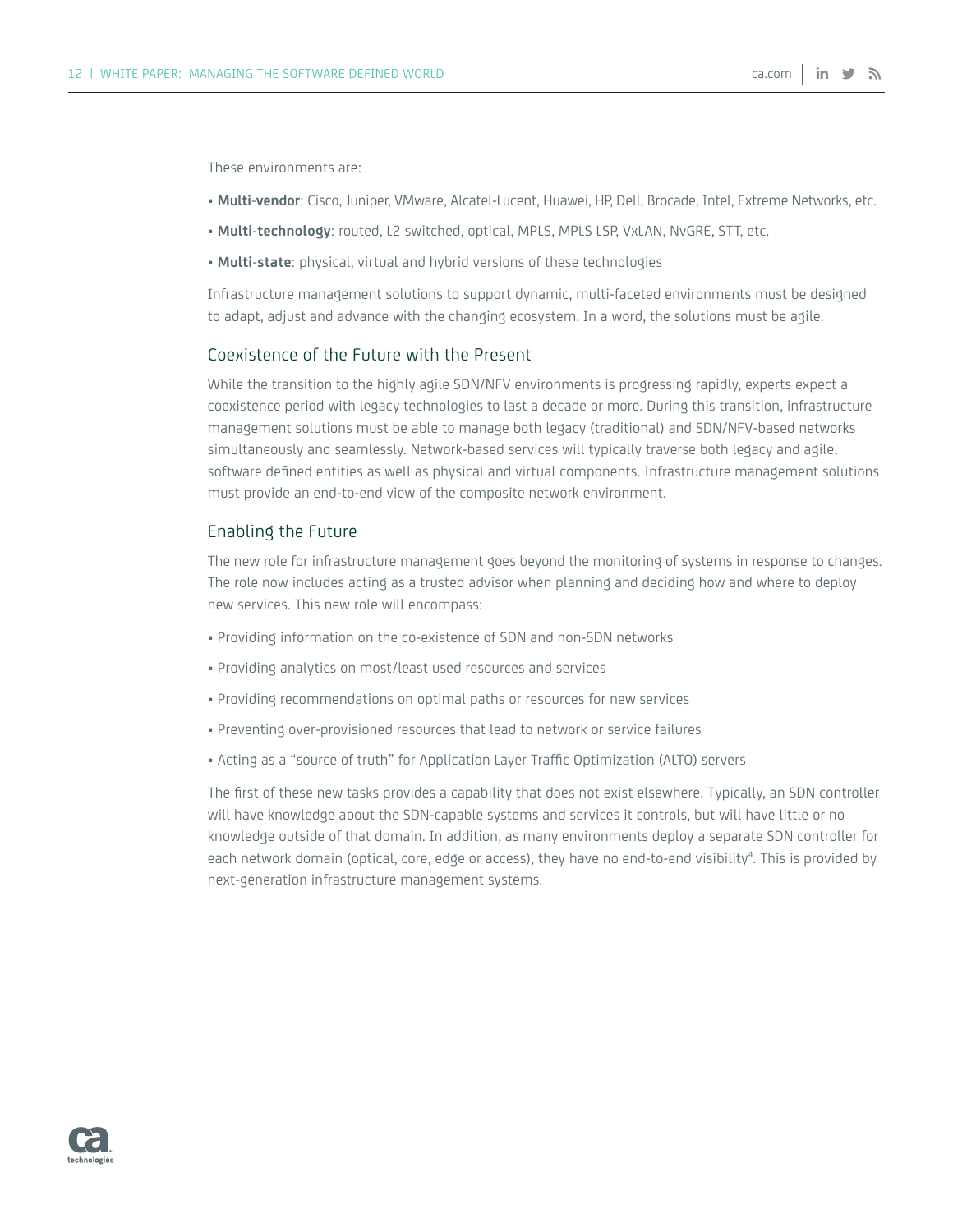#### **Section 4:**

# Conclusions

Networks are changing dramatically and quickly, and these changes demand a new generation of infrastructure management tools, approaches and standards. These new tools must be agile, real time (nearly) and proactive. They must offer the promise to finally "close the loop" among the traditional operational silos.

CA Technologies, with its long history in multi-vendor, multi-technology infrastructure management, understands these challenges, and has the experience and insight to lead the future of the softwaredefined world. CA Technologies expertise in fault, performance and application management of networked resources and services forms a foundation for new offerings that deliver on the promise of SDN, which is a stunning example of businesses that are being rewritten by software.

#### **Section 5:**

# About the Authors



**Mike Shevenell** is a Software Architect in the CA Technologies Infrastructure Management group focusing on SDN and NFV management. Prior to his current assignment, he was part of the development team for CA Spectrum dating back to its first release in 1990. Over the years, he has worked on a number of projects related to network services management, including IP services management applications for MPLS, MPLS L3 VPN, MPLS VPLS, multicast, QoS, enterprise VPNs and BGP. He has participated on the OMG SDN standards group as well as being an invited member of Cisco's onePK Advisory Group (now Cisco DevNet).



**Tim Diep** works in Product Management at CA Technologies focusing on CSP Infrastructure Management including SDN-NFV management strategy and solutions. Prior to joining CA, Tim spent more than a decade at Juniper Networks and Motorola, helping to shape the early days of cable HSD broadband, telco CDN, router integrated network functions and mobile video delivery. Tim holds patents in "applying differentiated services" and "granular access control management."